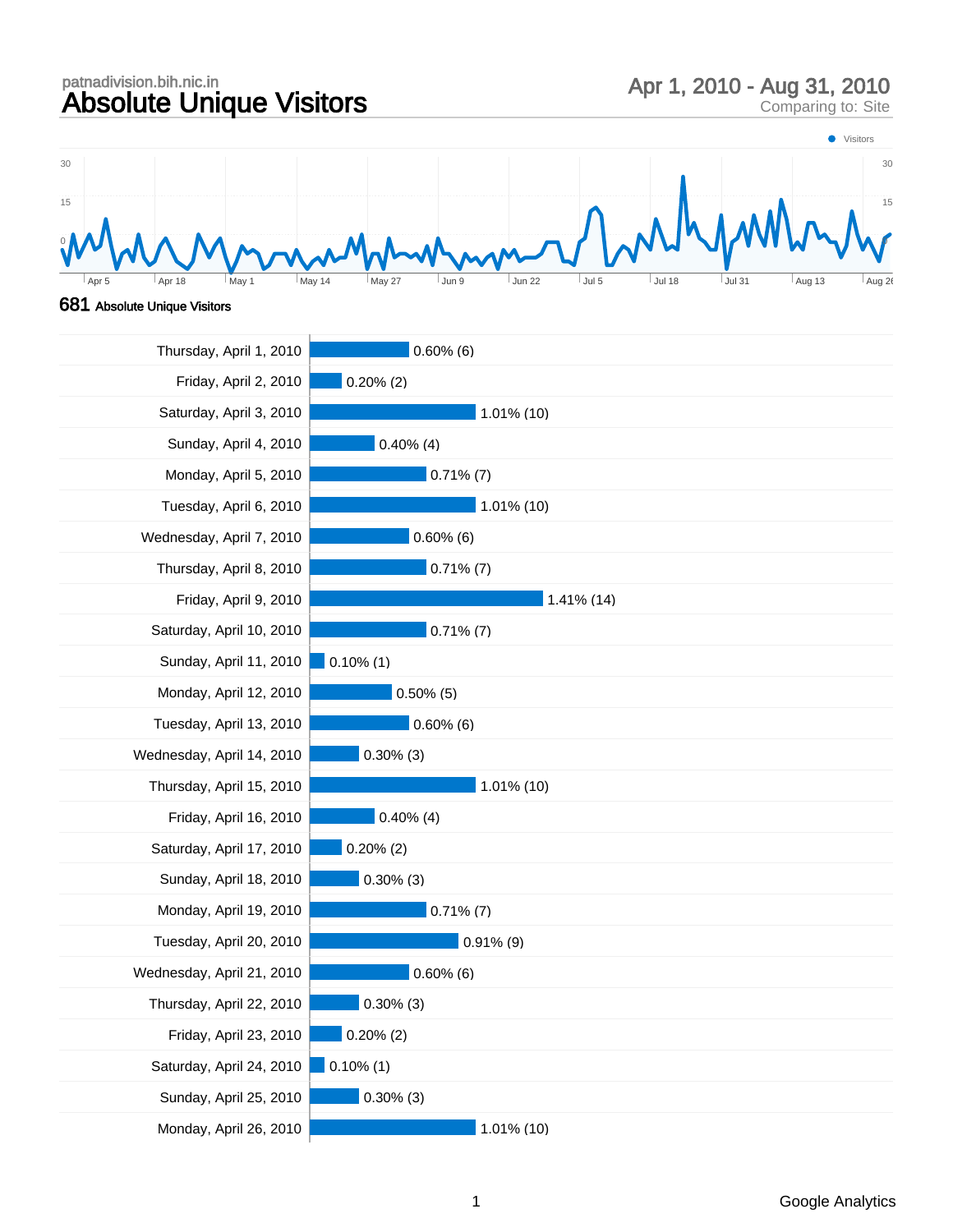| Tuesday, April 27, 2010   | $0.71\%$ (7) |
|---------------------------|--------------|
| Wednesday, April 28, 2010 | $0.40\%$ (4) |
| Thursday, April 29, 2010  | $0.71\%$ (7) |
| Friday, April 30, 2010    | $0.91\%$ (9) |
| Saturday, May 1, 2010     | $0.40\%$ (4) |
| Sunday, May 2, 2010       | $0.00\%$ (0) |
| Monday, May 3, 2010       | $0.30\%$ (3) |
| Tuesday, May 4, 2010      | $0.71\%$ (7) |
| Wednesday, May 5, 2010    | $0.50\%$ (5) |
| Thursday, May 6, 2010     | $0.60\%$ (6) |
| Friday, May 7, 2010       | $0.50\%$ (5) |
| Saturday, May 8, 2010     | $0.10\%$ (1) |
| Sunday, May 9, 2010       | $0.20\%$ (2) |
| Monday, May 10, 2010      | $0.50\%$ (5) |
| Tuesday, May 11, 2010     | $0.50\%$ (5) |
| Wednesday, May 12, 2010   | $0.50\%$ (5) |
| Thursday, May 13, 2010    | $0.20\%$ (2) |
| Friday, May 14, 2010      | $0.60\%$ (6) |
| Saturday, May 15, 2010    | $0.30\%$ (3) |
| Sunday, May 16, 2010      | $0.10\%$ (1) |
| Monday, May 17, 2010      | $0.30\%$ (3) |
| Tuesday, May 18, 2010     | $0.40\%$ (4) |
| Wednesday, May 19, 2010   | $0.20\%$ (2) |
| Thursday, May 20, 2010    | $0.60\%$ (6) |
| Friday, May 21, 2010      | $0.30\%$ (3) |
| Saturday, May 22, 2010    | $0.40\%$ (4) |
| Sunday, May 23, 2010      | $0.40\%$ (4) |
| Monday, May 24, 2010      | $0.91\%$ (9) |
| Tuesday, May 25, 2010     | $0.50\%$ (5) |
| Wednesday, May 26, 2010   | 1.01% (10)   |
| Thursday, May 27, 2010    | $0.10\%$ (1) |
| Friday, May 28, 2010      | $0.50\%$ (5) |
| Saturday, May 29, 2010    | $0.50\%$ (5) |
| Sunday, May 30, 2010      | $0.10\%$ (1) |
| Monday, May 31, 2010      | $0.91\%$ (9) |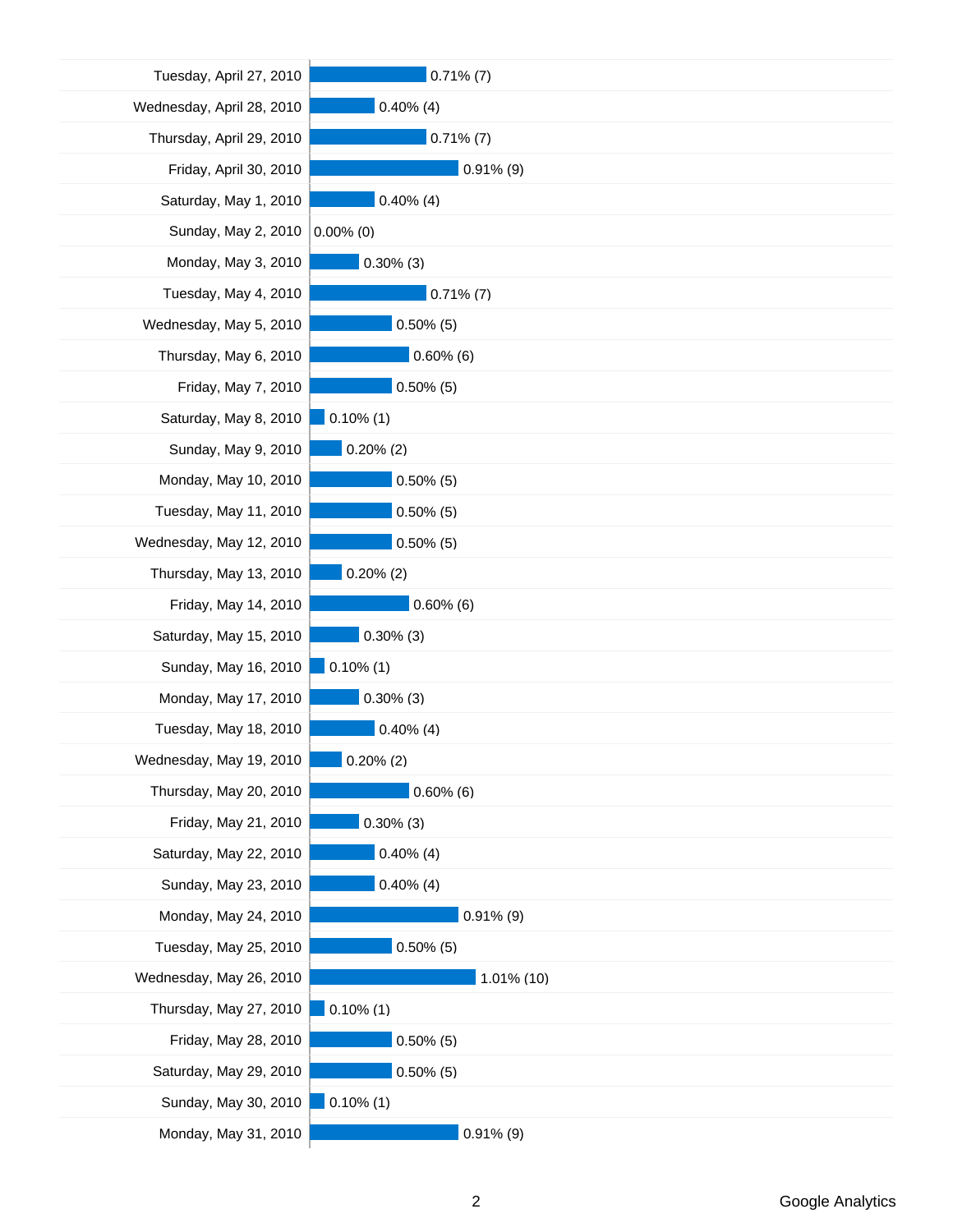| Tuesday, June 1, 2010    | $0.40\%$ (4) |
|--------------------------|--------------|
| Wednesday, June 2, 2010  | $0.50\%$ (5) |
| Thursday, June 3, 2010   | $0.50\%$ (5) |
| Friday, June 4, 2010     | $0.40\%$ (4) |
| Saturday, June 5, 2010   | $0.50\%$ (5) |
| Sunday, June 6, 2010     | $0.30\%$ (3) |
| Monday, June 7, 2010     | $0.71\%$ (7) |
| Tuesday, June 8, 2010    | $0.20\%$ (2) |
| Wednesday, June 9, 2010  | $0.91\%$ (9) |
| Thursday, June 10, 2010  | $0.50\%$ (5) |
| Friday, June 11, 2010    | $0.50\%$ (5) |
| Saturday, June 12, 2010  | $0.30\%$ (3) |
| Sunday, June 13, 2010    | $0.10\%$ (1) |
| Monday, June 14, 2010    | $0.50\%$ (5) |
| Tuesday, June 15, 2010   | $0.30\%$ (3) |
| Wednesday, June 16, 2010 | $0.40\%$ (4) |
| Thursday, June 17, 2010  | $0.20\%$ (2) |
| Friday, June 18, 2010    | $0.40\%$ (4) |
| Saturday, June 19, 2010  | $0.50\%$ (5) |
| Sunday, June 20, 2010    | $0.10\%$ (1) |
| Monday, June 21, 2010    | $0.60\%$ (6) |
| Tuesday, June 22, 2010   | $0.40\%$ (4) |
| Wednesday, June 23, 2010 | $0.60\%$ (6) |
| Thursday, June 24, 2010  | $0.30\%$ (3) |
| Friday, June 25, 2010    | $0.40\%$ (4) |
| Saturday, June 26, 2010  | $0.40\%$ (4) |
| Sunday, June 27, 2010    | $0.40\%$ (4) |
| Monday, June 28, 2010    | $0.50\%$ (5) |
| Tuesday, June 29, 2010   | $0.81\%$ (8) |
| Wednesday, June 30, 2010 | $0.81\%$ (8) |
| Thursday, July 1, 2010   | $0.81\%$ (8) |
| Friday, July 2, 2010     | $0.30\%$ (3) |
| Saturday, July 3, 2010   | $0.30\%$ (3) |
| Sunday, July 4, 2010     | $0.20\%$ (2) |
| Monday, July 5, 2010     | $0.81\%$ (8) |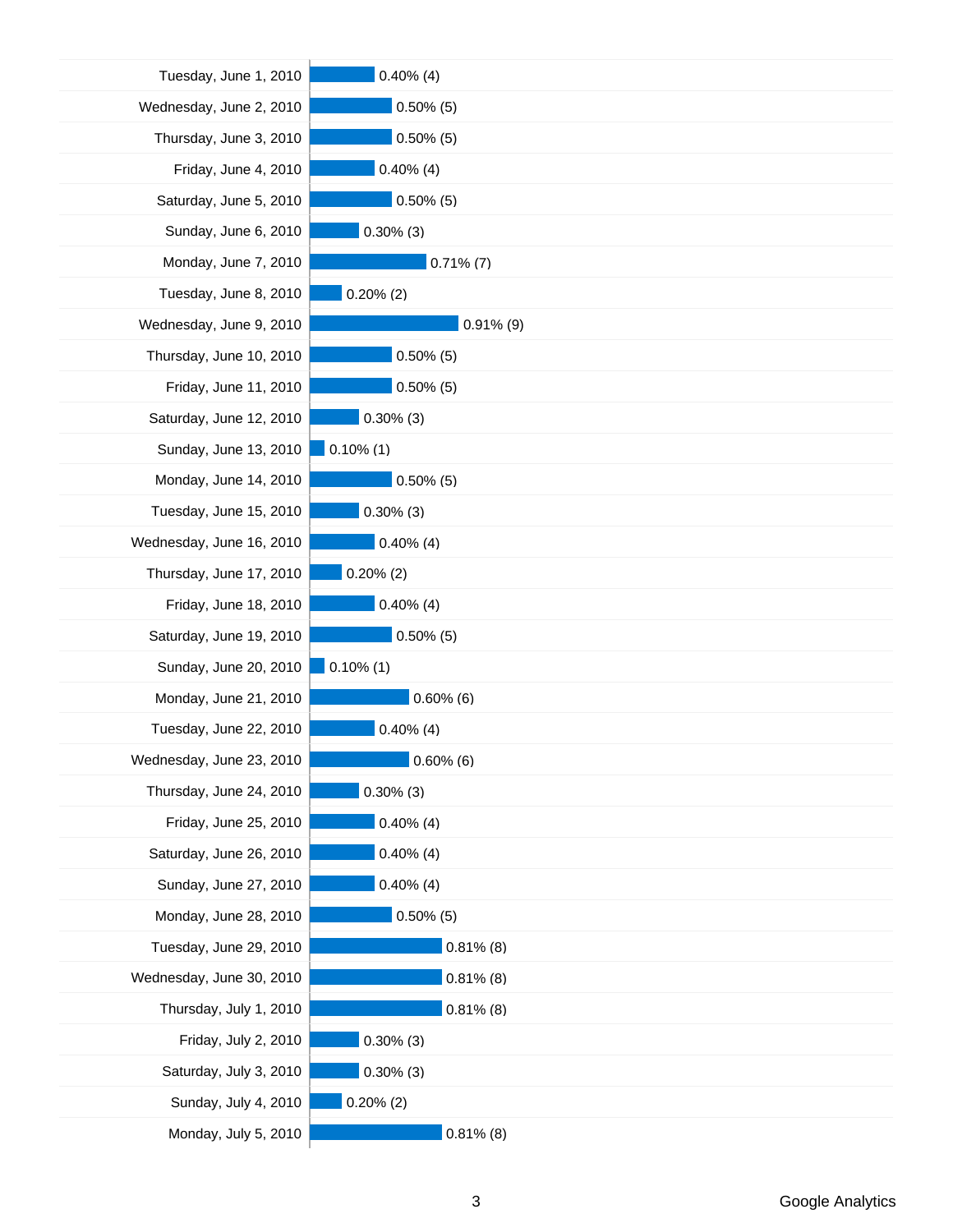